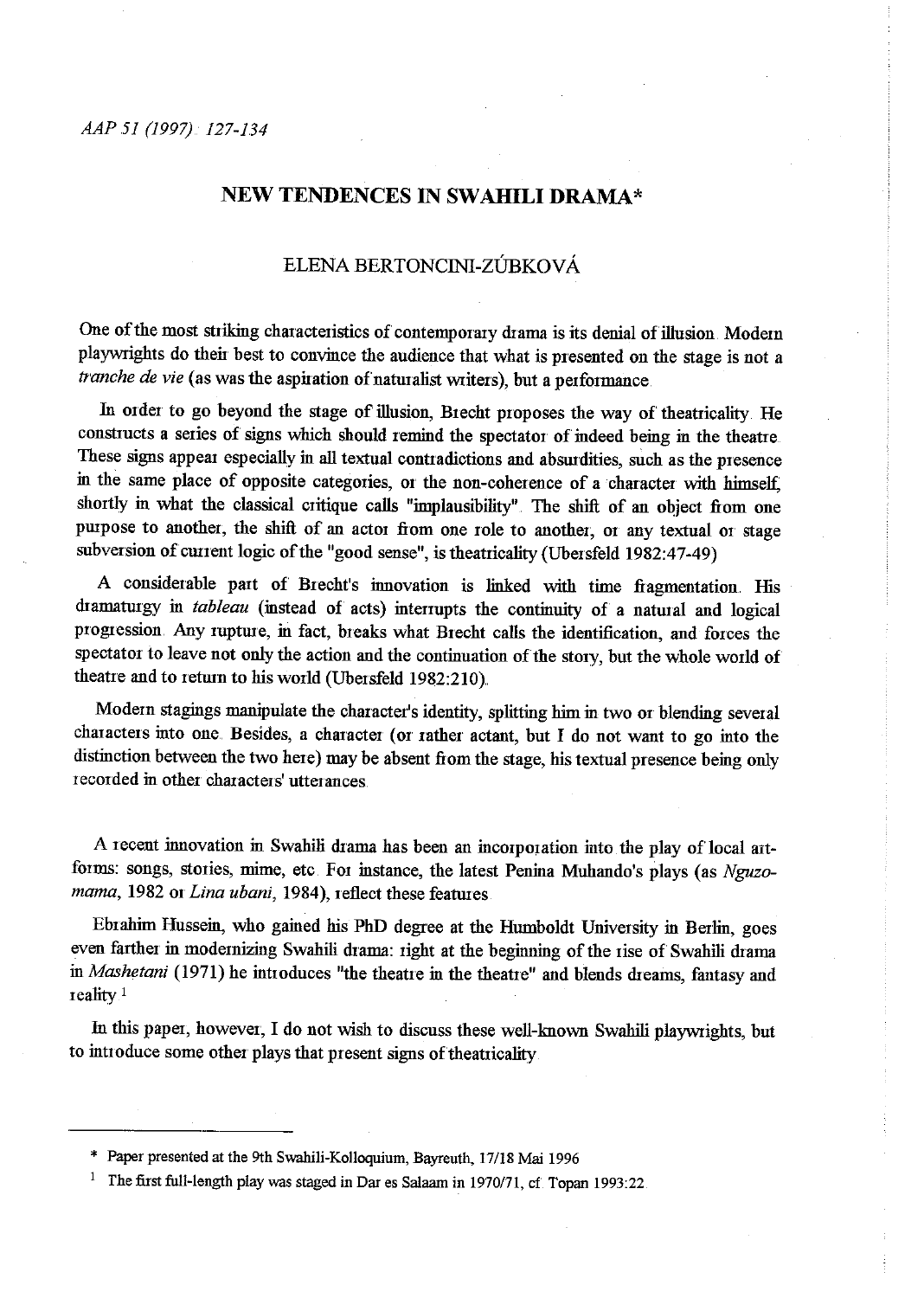Thus the play *Mama ee* (1987) by the Kenyan Wiiter Aii Katini Mwachofi, is on the whole rather realistic and convincing, in presenting the sufferings of Mwamvita, a modem woman tormented by her tyrannical husband Kinaya. After his brutal beating caused her to miscarry and produced permanent bodily damage, she finally abandons him and starts a new life, but at the cost of losing her little son who, according to the local customs, remains with his father

Mwamvita, her husband and her sister Tenge are "round" characters and the spectators become emotionally involved by their story, but the author breaks this "illusion of reality" when a character (mainly Mwamvita) addresses the audience.

This happens right from the beginning of the play which opens in the middle of night, with Mwamvita's complaining of her husband's absence since the morning. At that moment Kinaya knocks at the door. Instead of opening, Mwamvita continues groaning

[1] MWAMVIIA: *(Akisema na watazamaji)* Mwamsikia? Sikizeni vizmi enyi wasichana muone tofauti ya ile *(akinong'oneza)* "*I love you — Nakupenda*" na hii "fungua" ili mkitaka kuolewa ... KINAYA: We Mwamvita fungua mlango. Najua uko macho. Wasema na nani huko hata usifungue. Fungua haraka ama huu mlango utavunjika sasa hivi. (p.2)

Another example of theatricality appears at the end of the first act when, after another violent quarrel with her husband, Mwamvita decides to leave him once and for all and, while she repeats her decision, the lights grow fainter, she falls as it were into a trance, and her speec<sup>h</sup> changes into a poem

At the end of the play, after the judge has entmsted Mwamvita's little son to his father, she and her sister Tenge bitterly comment on the difficult situation and lack of unity amongst **women and they slowly involve the audience and even the authoi.** 

[2] MWAMVITA: Leo tutunge ubeti mwingine juu ya kina mama kijijini Unaona hata mwandishi wa mchezo huu pia amewasahau wao na taabu zao! TENGE: Kweli Labda ni mmoja wa wale wanachama Ha - ha - ha! *(Mwamvita awasogelea watazamaji na kuwanyoshea mkono ili waache kucheka wasikize)*  MWAMVITA: *(Kwa nguvu*) Umoja wa wanawake Hoyee! TENGE: Hoyee! *(labda watazamaji pia wajibu Hoyee* !) MWAMVITA. Umoja wa kina mama Hoyee! TENGE: Hoyee! *(akinyosha mkono kuwataka watazamaji wamsikize)*  Iulieni msikize kisa Kisa cha utumwa wa kisasa Sasa kuna tele mikasa Mikasa imsibuyo mama (p.95)

And the two women go on reciting their poem

Othei instances of theatricality are taken from the play *Giza limeingia* (1980) by Emmanuel Mbogo (b.1947), who also obtained his degree at the Humboldt University in Berlin. The play presents the difficulties of two young unemployed men in Dar es Salaam in the Seventies, when the municipality ttied to "clean the town" of thieves, prostitutes, beggars and others without convential employment, sending them to be re-educated in an Ujamaa village. Mashaka, a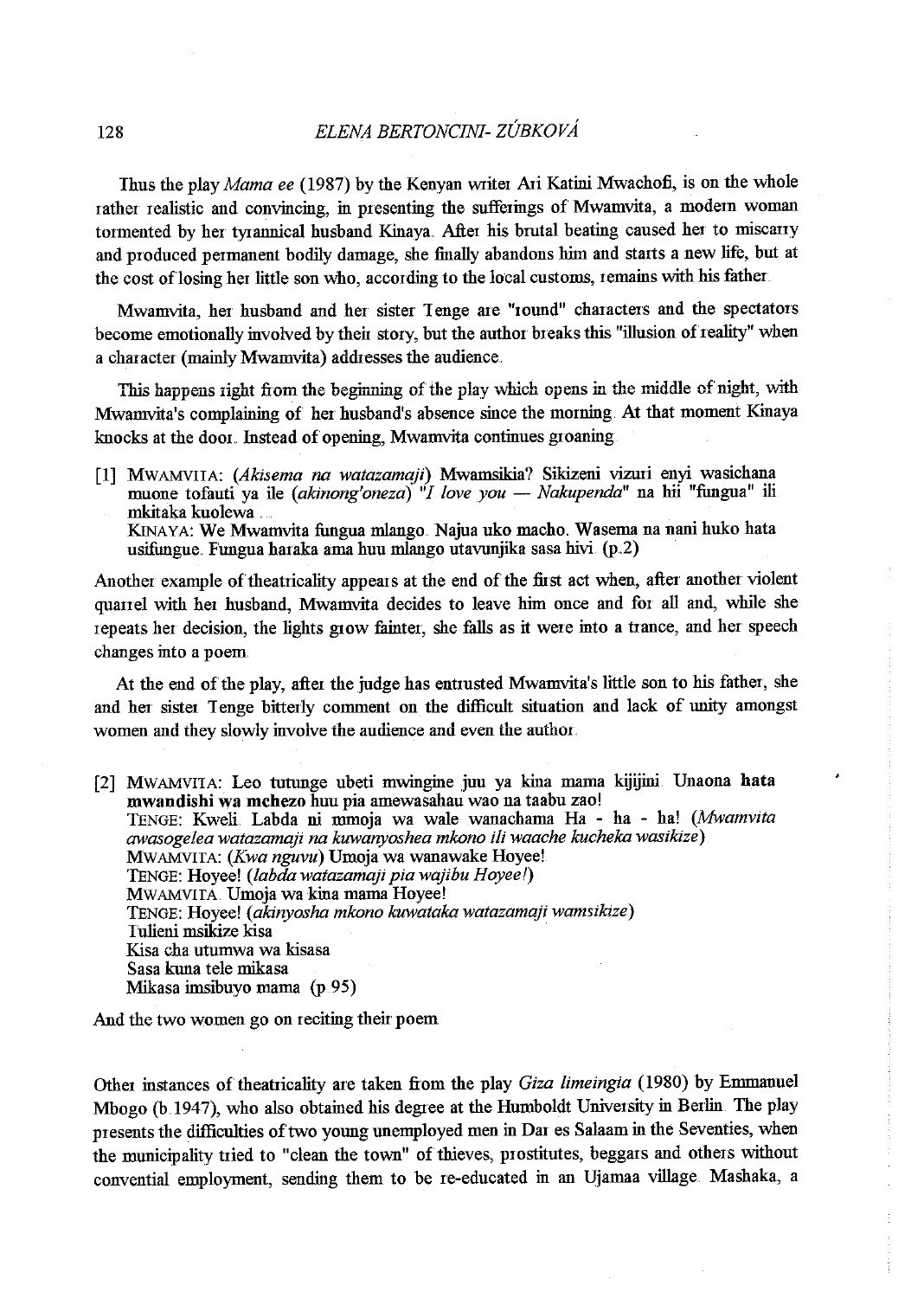secondary-school leaver, looks in vain for a job. In the meantime he is maintained by his friend Kopa who survives with various legal and illegal jobs. Mashaka's girlfriend Salome, newly reeducated, wants him to return with her to their native village, while Kopa urges him to flee to Zambia. Before Mashaka decides, Kopa is shot dead by the police during a robbery attempt.

This important theme is presented skillfully and with an evident influence of contemporary European drama (Brecht) in its form There is little action, the incidents being related rather than dramatized. The characters enact various episodes, e.g. Kopa takes the role of Mashaka's girlfriend approaching a boss (represented by Mashaka) in order to ask for a job. The audience is also involved in this performance.

[3] KOPA *(anawageukia watazamaji)*: Mnasikia wananchi, haya mambo yapo. Mtu asikudanganye . ... Mimi nawafahamu wasichana kadhaa ambao walipata kazi kwa njia hii (p 12)

The end of this excerpt contains what may be called "metatext", i.e., the characters discuss their performance

[4] KOPA: Napendeza ee? *(Anajaribu kurembua macho.)* ( .. ) Aa! Kun ... *(Anakwenda kupekua ndani ya boksi.)* Nadhani kuna kioo humu .. ( . .) *(Anakichukua, anajitazama halafu anacheka sana.*) Hata umbile sina! Ningekuwa msichana, nadhani wavulana<br>wangenikimbia (....) Loo! Sina matiti! Hapana, lazima nirekebishe (....) (Anakwenda kwenye boksi tena na kuchukua magazeti, anacheka.) Lazima nitengeneze matiti Nikiweka makaratasi nitakuwa kisma; toto la sheria yake! ( . .) Bado kitu kimoja tu. *(Anapekuwa katika boksi na kutoa kitambaa ambacho anajifongia nacho kichwani. Anaigiza utembeaji wa kisichana, anamtazama mtazamaji mmoja, anatabasamu, anamkonyeza jicho na kumsalimu kwa sauti ya kike.)* Kaka habaii za siku tele? MIAZAMAJI: Nzuri dadaangu. Salama? KOPA: Usalama utoke wapi Dasalama hii? Vipi, mbona umeadimika siku hizi: huonekani? MTAZAMAJI: Nipo tu. KOPA: Lakini mbona jana si MASHAKA *(kwa haYira, anamshika mkono kwa nguvu):* Kopa! KoPA *(katika sauti ya kawaida):* Nini bwana! MASHAKA: Umekuja kuwapotezea watu muda wao kwa upuuzi wako? KoPA *(anacheka):* Basi bwana, basi. Sasa tuendelee na mchezo wetu, tuwaache wananchi. MASHAKA: Mchezo gani? KOPA: Si wa huyu msichana aliyekwenda kuomba kazi MAsHAKA: Mimi nilidhani ni hadithi. Umekuwa mchezo tena? KOPA: Yote ni sawa tu. Tuchanganye vyote viwili, matendo na maneno (p 14) There is also a long monologue in which Kopa explains to the audience the wickedness and conuption of rich people.

[5] MAsHAKA *(kwa hasira kidogo):* Mimi usinieleze hizo ndoto zako za kijinga *(Anakwenda na kujilaza kitandani* ) *(Kimya)* 

KOPA *(anacheka kidogo na kuanza kuzungumza na watazamaji):* Jamani, mimi nimemweleza huyu kijana tangu awali kwamba mambo ya vitabu mbali na maisha nayo mbali; lakini anaelekea haelewi kabisa! ..... (p .27)

Then, while narrating, he also mimes an action of robbery.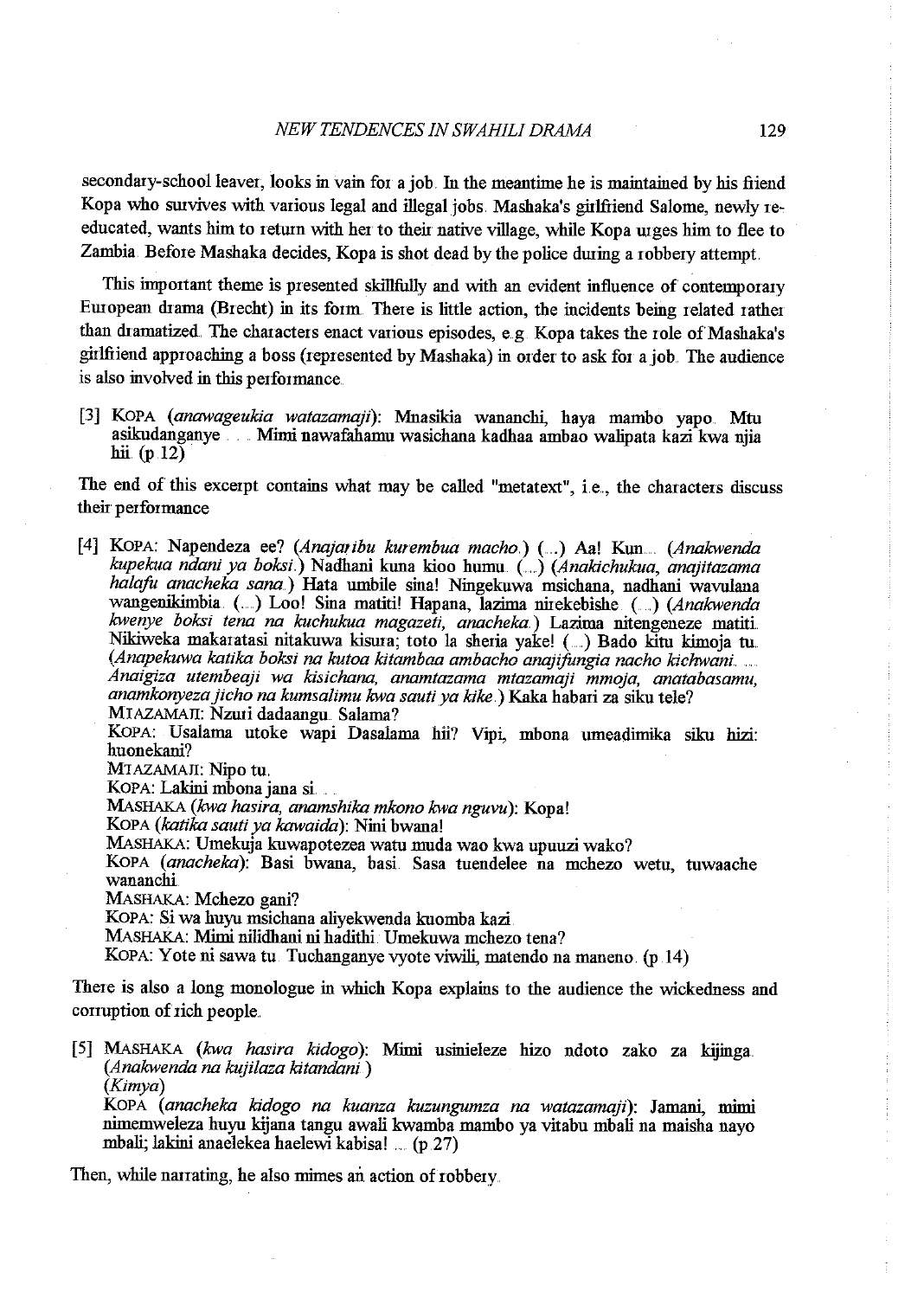[ 6] Mnakumbuka niliwambieni kwamba Meneja Muki ana m1inzi nyumbani kwake . Sawa . Sasa tazama tutakavyomfanya: tutamkata kareti na kumtia kabali<sup>2</sup> Hata sauti hawezi kuitoa. Tazama: *(anajifanya kama anawaambia wenzake watulie* ..... *Anaonyesha kwa kidole 'pale alipo mlinzi' mbele yake* ... *Anasimaa* . *Ghajla, kwa nguvu, ana!Uka, anatupa tekel Mkonol Tekel Mkonol Kabalil Anatulia.)* Mpaka hapo m1inzi turneisha mweka sawa! *(Anajifanya kumwangusha mlinzi)*  Baadaye tunavunja dirisha na kuingia chumba anacholala meneja Muki na mkewe

Tutasongea kitandani pole pole. *(Anaelekea kitandani, Mashaka ameisha !ala usingizi.)* Tunamkuta meneja Muki kalala kama huyu kijana. Mkewe, yule mnene kama maboga ya masika, labda atakuwa kalala pembeni anakoroma. Sisi hatutajali! Tutanyemelea taratibu. *(Anafika karibu na kitandani Anajifanya kumuua Mashaka kwa ule upanga wa mti, kisha anawageukia watazamaji, anatabasamu.)* Hapana! Masikini hastalrili kugombana na masikini. Maskini anatakiwa kuungana na masikini ili kupambana na unyonyaji *(Anamtazama Mashaka kidogo kisha kwa kutumia mikono yake miwili anamkaba kaoni .* .. ) Amka! Lete fedha!! ·

MASHAKA *(anapiga kelele):* Nini?

KOPA: Fedha nakwambia! Lete fedha!

MASHAKA *(kwa hasira):* Ulinipa fedha mimi?

KOPA ( *anacheka kisha anawageukia watazamaji):* U singizi ni kitu kibaya jamani MAsHAKA: Kopa! Mchezo gani huu? (pp 29-30)

At the end of this excerpt the two levels of the play interweave: Instead of robbing an imaginary manager, Kopa assaults the sleeping Mashaka who, however, refuses to take part in the *mchezo* 

Usually it is Kopa who tries to involve his friend, while Mashaka only joins him reluctantly.

[7] MASHAKA: Mimi sielewi unalotaka kulifanya.

KOPA: Wewe kaa kwanza bwana.

MAsHAKA: Sikai bwana Huu mchezo ni wa kijinga Kopa.

KoPA: Tucheze mara moja tu Wewe utakuwa yule Meneja; na mimi nitakuwa ndiye yule msichana. *(Anamsukuma taratibu kwa kumbembeleza hadi anakaa kwenye kiti karibu na meza* )

MASHAKA: ( .. ) Kopa, huyo Meneja alivyoongea na huyu msichana na mambo aliyofanya mimi sina habari.

KOPA: Hilo si jambo la lazima. Kitu kikubwa cha kufahamu ni kwamba: huyu Meneja alikuwa anamtaka huyu msichana kabla hajamwajiri kazi

MAsHAKA: Haya .... Naona na mimi bado siku chache nitakuwa chizi kama wewe! *(Anacheka .. )* Sasa nifanyeje? (pp.J4-15)

Another story is enacted by Salome: that of a young mother, abandoned by her rich seducer; a baby's crying is heard while she is throwing it into a dustbin. Here the author uses also another modern feature - collage. At the end of the scene Abdilatif Abdalla's poem *Usiniuwe* resounds fiom a tape recorder..

While the two plays we have discussed blend realism with theatricality, the other two we shall present go still further in preventing the spectators' involvement with what is going on on the stage

 $2$  "throttle"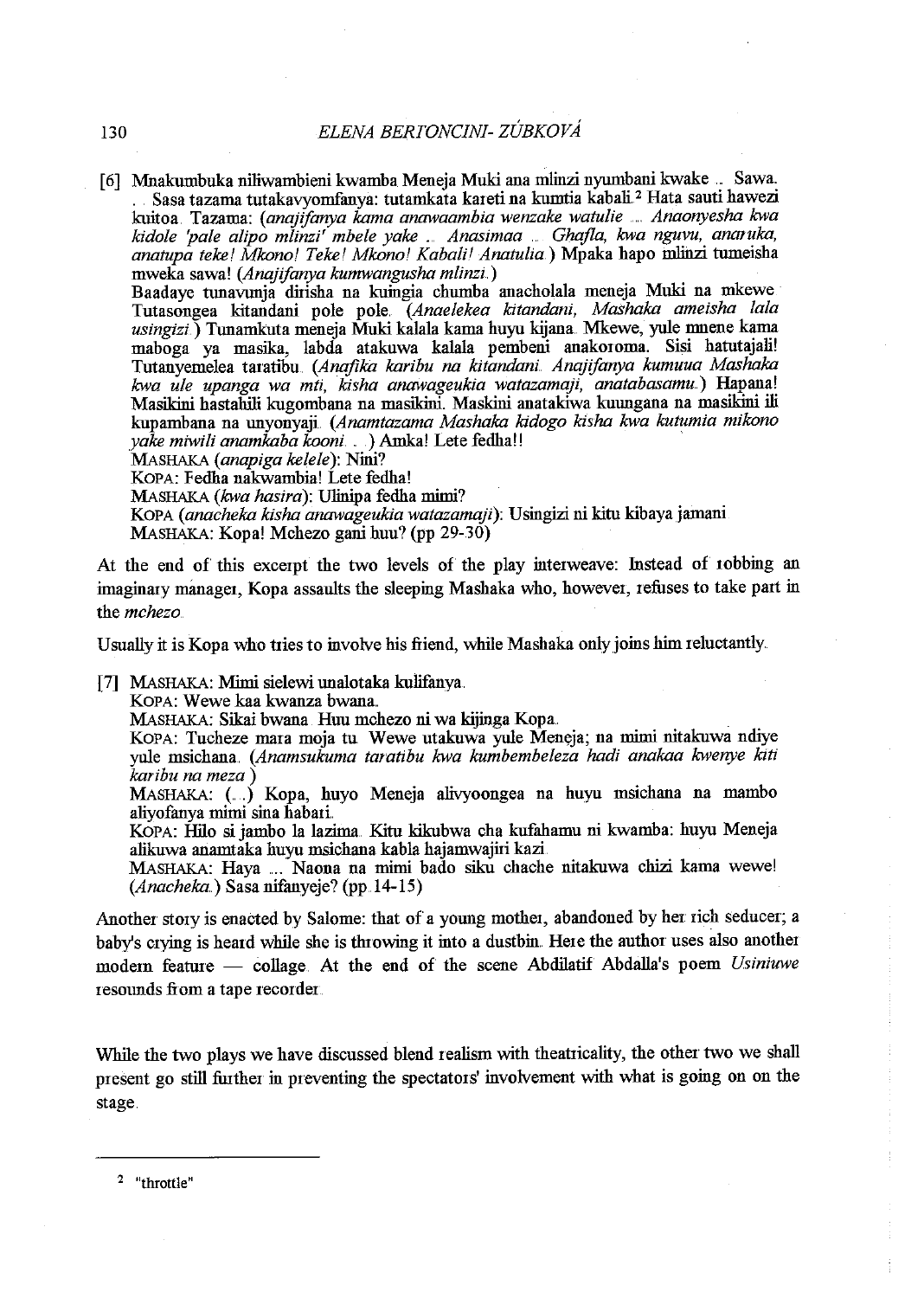### *NEW TENDENCES IN SWAHILI DRAMA* 131

The first of them is *Amezidi* by the Zanzibari novelist Said A Mohamed (born in 1947} After two allegorical plays, *Pungwa* (1988} and *Kivuli kinaishi* (1990), S. A Mohamed produced his third drama *Amezidi*, while teaching at the University of Osaka. The play was staged by his students and published in a student literary magazine in 1992 with a Japanese translation, before being recently published by the East Afiican Educational Publishers.

There are only two characters, Ame and Zidi, but in the comse of the play they take other roles, for instance those of Mari, Zidi's girlfriend, or of inefficient managers and corrupt government officials. The two men are staying in an empty cave and starving, while they imagine they are living in a magnificent house and eating delicious food.. Only at the end do they realize their situation, but it is too late: they are already dying

The author criticizes the attitude, widespread among the Africans, of pinning all the blame for their present problems on the colonialism and neocolonialism, while actually much of the responsibility rests with themselves.

[8] MSAIDIZI: *(lngia msaidizi (Zidi) na kuketi kitini, kiti kisichokuwepo* . ) Naam Boss nipo kwa ajili yako! (... ) Bosi: Mashine ya kuchemsha maji ya moto imeshatengenezwa? MSAIDIZI: Bado Bosi: Friji je? MSAIDIZI: Bado pia. Bosr: Na simu nazo, naona hazitoki nje. MSAIDIZI: Bado mzee! Bosi: Na birika la maji ya moto? MSAIDIZI: Bado kabisa! Bosi: Wanafanya nini basi wale vijana wetu tuliowaajiri juzi, wale wahandisi wetu waliomaliza chuo kikuu juzi? MSAIDIZI: Wanababaisha. Bosr: Maana yake nini? MSAIDIZI: Wanasema walifundishwa nadharia tu . Bosi: Kutengeneza hawawezi MSAIDIZI: lpi bora basi? Bosr: Bila ya shaka nadharia . MSAIDIZI: Nadharia haitengenezi lakini Bosi: Ndiyo, lakini akija fundi kutoka nje unaweza kushirikiana naye ... Andika barua uagizie wahandisi kutoka Ulaya au Japan waje watengeneze sasa tuna vitu vingi vilivyoharibika ofisini .... andika leo kabla ya kesho .... waje na vipuri lakini .

Ihe two lazy and stupid characters of this play represent contemporary Afiica, *"Afrika ina(yo)zidi kudidimia na kuzama katika dimbwi la maafa na misiba wakati watu wake wanacheka kama vile hapatokei kitu cha namna hiyo*," as the author says in the introduction. Like Pambo, the hero of Penina Muhando's play, Ame and Zidi turn to illusion in order to "obtain" all those things they miss in reality. However, while Muhando's play is realistic, *Amezidi* is surrealistic. In surrealism the opposition between the dream and the "real" story is abolished.

In fact, it is sometimes difficult, even impossible, to distinguish between the two Thus, at the end both characters die, probably from starvation, but with the symptoms of food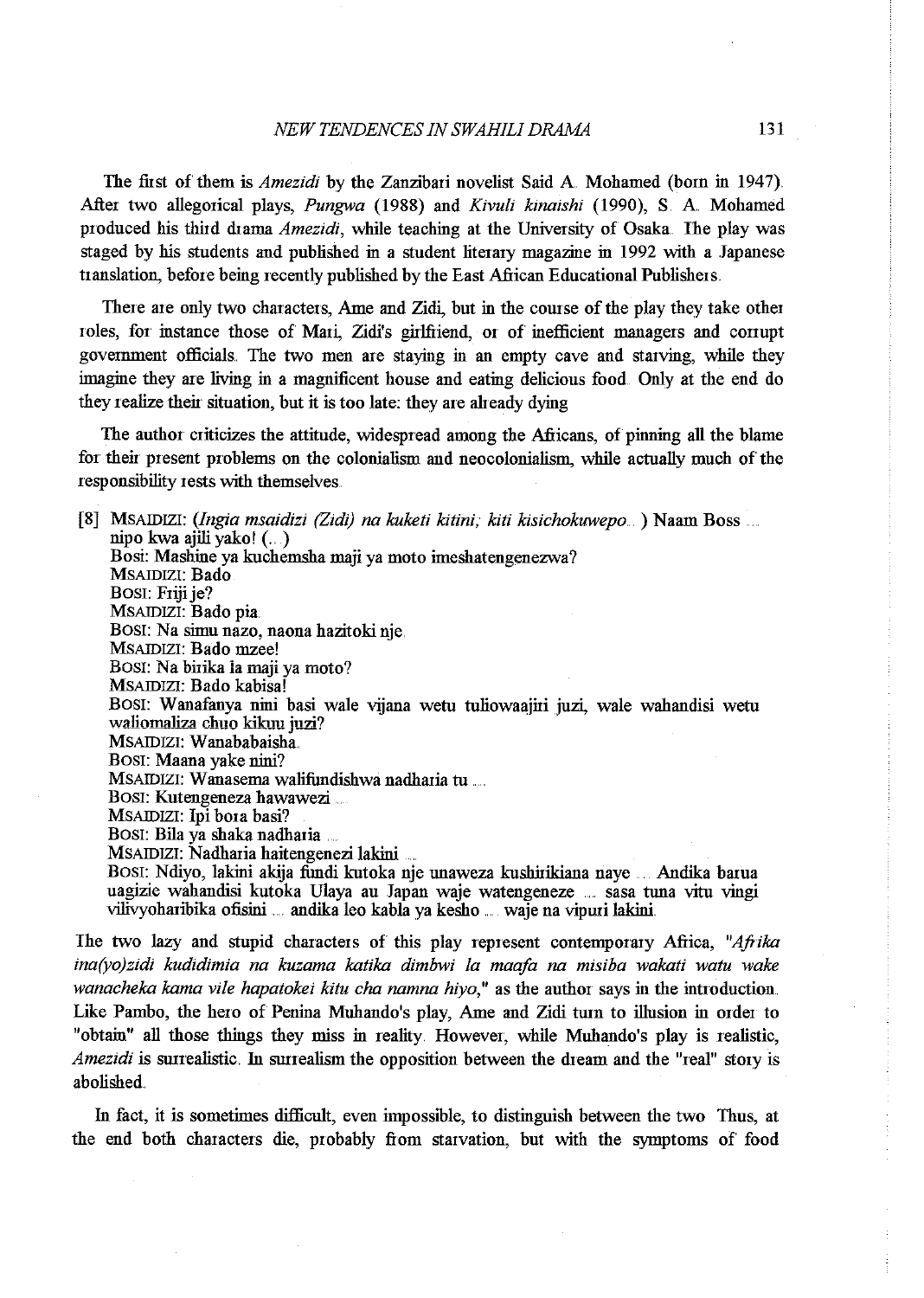poisoning, for they have eaten rotten meat, received from the Emopean Community in one of their day-dreams

There is no plot in the classical sense of the word, spatial and temporal reference points have disappeared. We are told almost nothing about the past of the characters. They have no precise social identity (except the fact they live in present times, in utmost poverty), their age and appearance are unspecified and they have also lost their personal identity. Even their names are only two halves of the word "Amezidi" (though Ame is a Zanzibari proper name) The name no longer grants an identity, it is only a label. The two men are individualized to such a little extent that they become inter changeable; their dialogues may be often ascribed to either one of them. In fact, the change of roles is another means of rupture with realistic drama.

The characters hardly leave their cave.. When not sleeping, they pass their time daydreaming. The closed, almost empty space of the cave is then filled with imaginary objects, while Ame and Zidi perform scenes situated in various Tanzanian settings.

Many stage indications punctuate the text, but the stage directions regarding the characters' attitude and the setting constantly belie the dialogue.

[9] Zrm: Aaaaa . *(Anakamata tumbo.)*  AME: Nini? ZIDI: Tumbo... AME: Limefanyeje? ZIDI: Linauma ... AME: Kwa nini? ZIDI: Linadai haki yake. AME: Lipe... **ZIDI: Haipo haki yenyewe.** AME: Umesahau. *(Anamwita mtumishi asiyekuwepo* ) Mtumisbi . mtumisbi . mtumisbi MIUMISHI: Naam ... *. (Haonekani lakini* ... .) AME: Njoo .. kuja haraka . ZIDI: Biriani? MIUMISHI: Tayari .. AME: Lete basi ... mbona matumbo yanaumwa kwa njaa! MTUMISHI: Sawa mzee . **MUDA** AME: Aha ... sawa mambo si hayo — juu ya meza letu la kulia pana miujiza ya mpishi maamfu ... twende Bwana Zidi .. . chakula kinatusubiri . *Wote wanakwenda upande uliodhannva kuna meza ya kulia. Wanakaa kwenye viti visivyoonekana* .. *Wanaanza kula chakula kisichokuwepo* 

The characters' speech is often concise, even laconic, consisting of a single word; there are many exclamations and questions, followed by minimal replies. And even when they are more talkative, the characters use only simple syntactic constructions.

The language also is plain, without identity, almost without Zanzibari features and lacking in the lexical and stylistical richness which characterizes S.A.Mohamed's novels.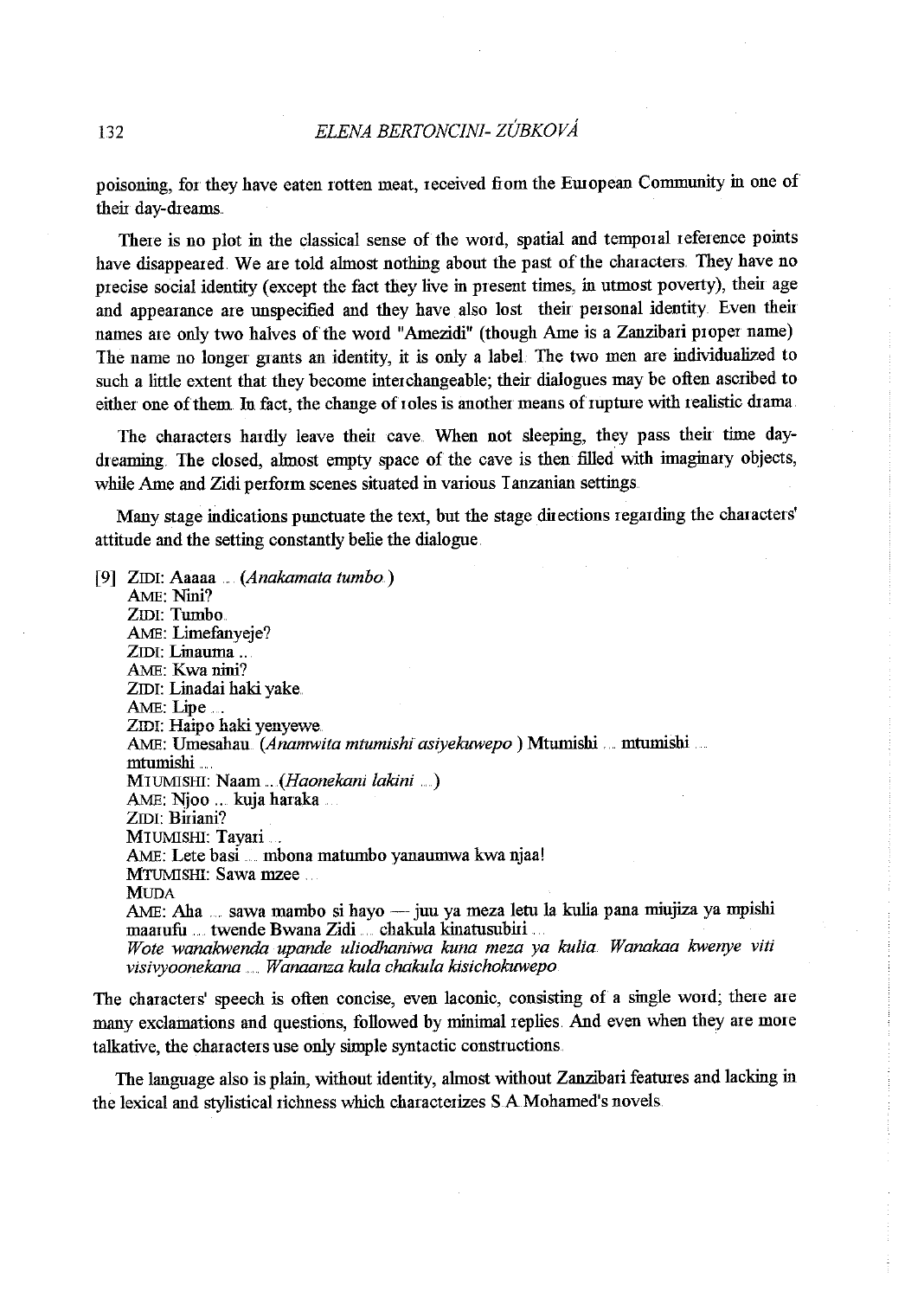### *NEW TENDENCES IN SWAHILI DRAMA* 133

Amandina Lihamba's play *Mkutano wa pili wa ndege* (DSM 1992) was discussed in the last issue of Swahili Language and Society Notes and News (nr. 10, 1993) by Farouk Topan.

The author, a talented Tanzanian playwright (born in 1944), interweaves two different plots, one involving humans and the other featuring birds. Both, however, represent a clear allegory of the sad predicament of present-day Africa, oppressed by local dictators and by foreign exploiters.

The central character of the human story who, however, never appears on the stage, is Mtua. In the past he was a wealthy and powerful man, tyrannical and corrupted, in short, the prototype of a bad chief. The people's curse has caused him to suffer from a disgusting and incurable illness and now he lies dying, giving out an unbearable stench, amid the indifference of everybody except his sister. His sister and wife are awaiting the return of Mtua's daughter Maisa whom he had so mistreated that she fled to the town and became a prostitute. Now she is supposed to bring the money for her father's cure, while Mtua's beloved son Msheri only cares for the inheritance. Instead of the expected money Maisa returns with a matchbox and sets her father's hut on fire. The fire, besides consuming the dictator, his sister and son, symbolically burns the corruption of the society in order that a new society might be rebuilt

The second plot presents a world confetence of the birds to overcome the problem of famine. In fact, the birds of the South are dying of hunger, but the representatives of the West and of the North are uncooperative because what they really want is to exploit their poor brothers Before agreeing to help them they impose heavy and humiliating conditions such as the faruily planning (only one egg per bird to be hatched in the South) or sending the Westem 'experts' to the South. These are conditions that the birds of the South cannot accept and hence  $i$  the conference does not resolve anything.

The author links skilfully Western dramaturgy with the spontaneity of African theatre, incorporating into the play songs, dances and mime.

Together with *S.A.Mohamed's Amezidi*, it is one of the most modern and innovative Swahili plays. Lihamba, like contemporary Western playwrights, no longer wishes to seek the unity of the structure, but the variety of the points of view. The scenes are not linked one with another in a logical manner and the acts, the unifying factor, have disappeared.

The structure is dominated by the principle of the alternation of the two plots that build up the play - one about a fallen dictator, once rich and influential and now dying in agony and loneliness, the other one, even more allegorical, about the birds who try in vain to solve the problem of hunger in the world. The setting is rather simple, almost nonexistent, thus allowing a simultaneous transformation of the scenery.

[10] *Sehemuya kuchezea.· Uwanja wowote ambao utawawezesha wachezaji wasiwe mbali na hadhira. Upande wa katikati lakini nyuma ya uwanja kuwe na mfano wa nyumba. Hii ni nyumba ya mtu lakini isijengwe kama nyumba kweli, hata hivyo itambulike kama makazi ya watu.* (p .1)

The author links, in the play, individual and collective destinies. The storyteller Mtani, who comments on the actions and unite the two plots, also takes part in the human story: he is an